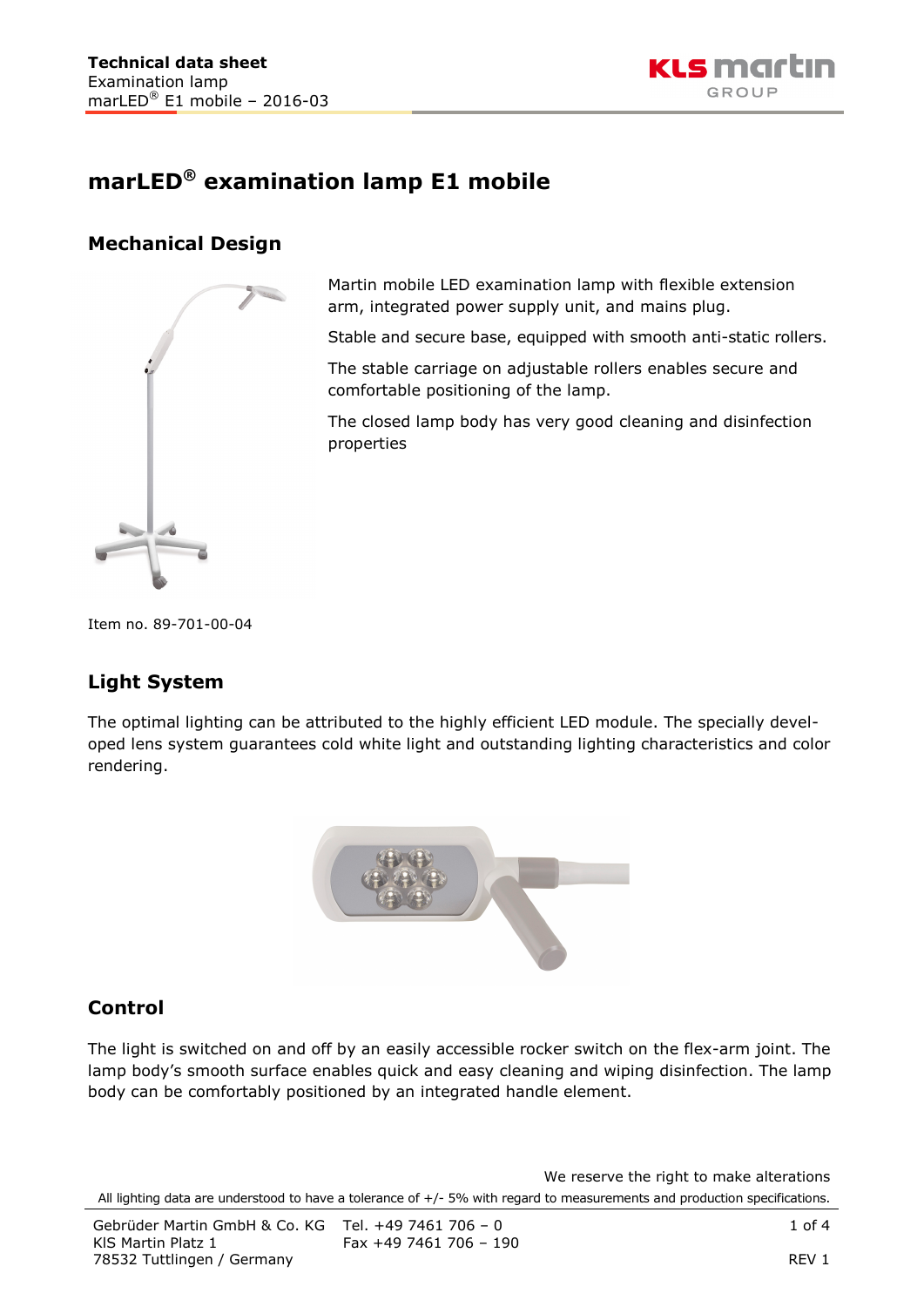

| <b>Electrical data</b>                                            | <b>Unit</b> | marLED® E1 mobile           |  |  |
|-------------------------------------------------------------------|-------------|-----------------------------|--|--|
| Power supply module                                               |             | integrated in the lamp body |  |  |
| Primary connection voltage                                        | $\vee$      | 100 - 240 VAC, 50 - 60 Hz   |  |  |
| Total lamp body power<br>consumption                              | <b>VA</b>   | 11.2-17.5                   |  |  |
| Lamp power consumption                                            | W           | $\overline{7}$              |  |  |
| Voltage on wall or ceiling<br>mounting location                   | $\vee$      | $100 - 240$ VAC             |  |  |
| Expected lifetime of the lamp                                     | h           | 50.000                      |  |  |
| Focus / light field adjustment                                    |             | Fixed                       |  |  |
| Spare lamp                                                        |             | from KLS Martin             |  |  |
| The electronics meet the<br>requirements according to             |             | IEC 60601-1                 |  |  |
| Classification acc. to German<br><b>Medical Devices Act</b>       |             | $\mathbf I$                 |  |  |
| Protection class acc. to IEC 601                                  |             | $_{\rm II}$                 |  |  |
| Degree of protection support<br>arm system                        |             | Protection class I          |  |  |
| Degree of protection light body                                   |             | <b>IP20</b>                 |  |  |
| Conformity                                                        |             | <b>CE</b>                   |  |  |
| Euro-plug* with C7/C8 coupling<br>included in the scope of supply |             | Yes                         |  |  |
| *Country-specific plugs are also available on request.            |             |                             |  |  |

We reserve the right to make alterations

All lighting data are understood to have a tolerance of +/- 5% with regard to measurements and production specifications.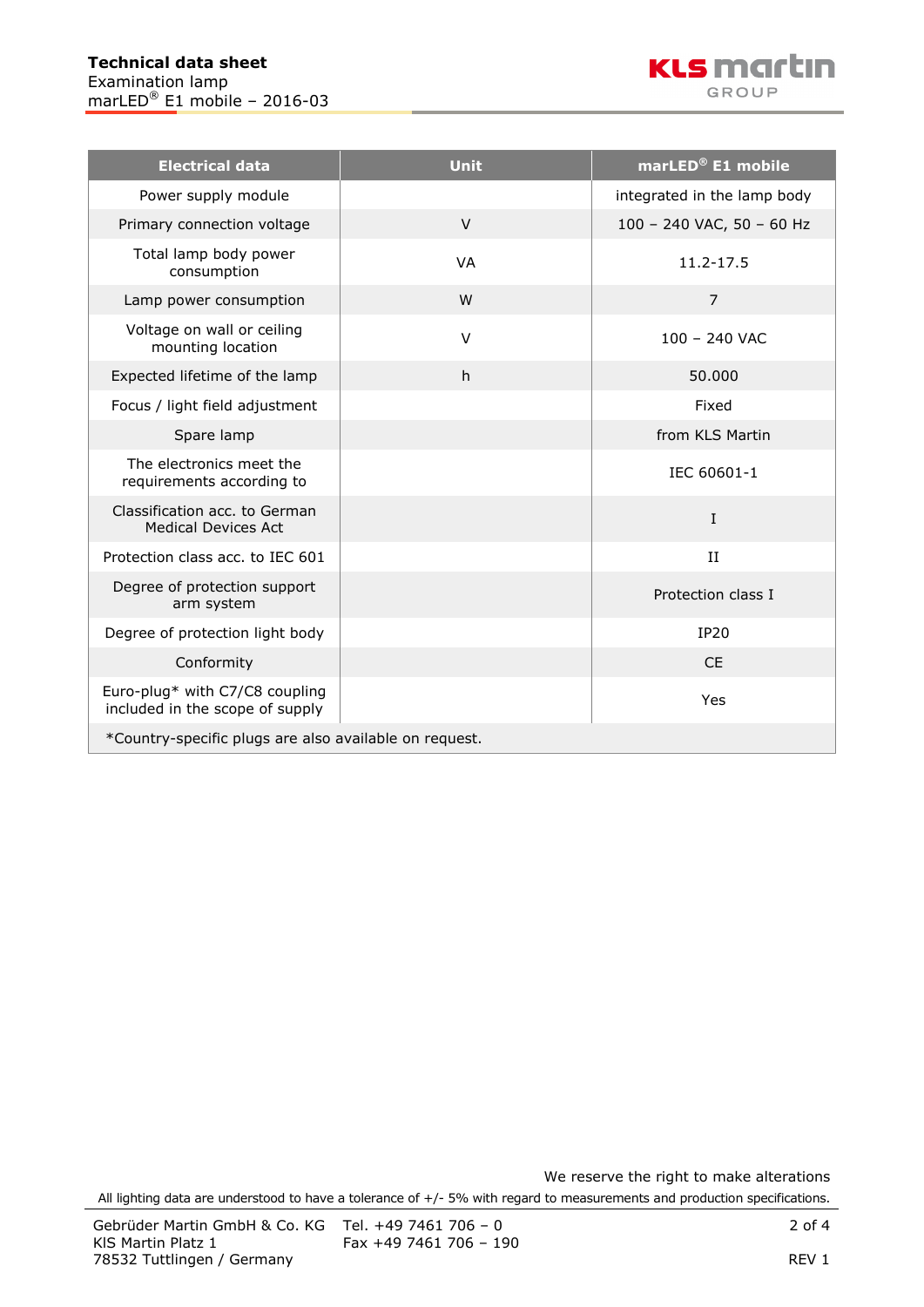

| <b>Light technical data</b>                          | <b>Unit</b>      | marLED® E1 mobile |
|------------------------------------------------------|------------------|-------------------|
| Central illuminance at a distance<br>of $0.5m$       | <u>lx</u>        | 50,000            |
| Light field diameter<br>(d10, distance 0.5 m)        | mm               | 180               |
| Light field diameter<br>(d 50, distance 0.5 m)       | mm               | 100               |
| Color temperature:                                   | K                | 4,400             |
| Color rendering index<br>$[Ra (1 - 8)]$              |                  | >93               |
| Lighting depth<br>(without refocusing) L1 / L2       | mm               | 663               |
| Operating range from - to<br>(without refocusing)    | mm               | $0 - 663$         |
| UV radiation strength for wave<br>lengths $<$ 400 nm | W/m <sup>2</sup> | 0.05              |

| <b>Mechanical Data</b>                                    | <b>Unit</b>  | marLED® E1 mobile |
|-----------------------------------------------------------|--------------|-------------------|
| Operating forces on light body                            | N            | acc. to standard  |
| Action radius                                             | mm           | 1000              |
| max. horizontal weight force                              | N            | 32.37             |
| Total weight                                              | kg           | 8.7               |
| Permissible ambient temperature<br>range during operation | $^{\circ}$ C | +10°C /+35°C      |
| Storage temperature                                       | $^{\circ}$ C | +70°C /-20°C      |
| Number of casters                                         | pcs          | 5                 |
| Number of lockable casters                                | pcs          | 5                 |
| Number of lockable casters                                | mm           | 50                |
| Light body height<br>(without sterile handle)             | mm           | 26                |
| Light body dimensions                                     | mm           | 188x82            |

We reserve the right to make alterations All lighting data are understood to have a tolerance of +/- 5% with regard to measurements and production specifications.